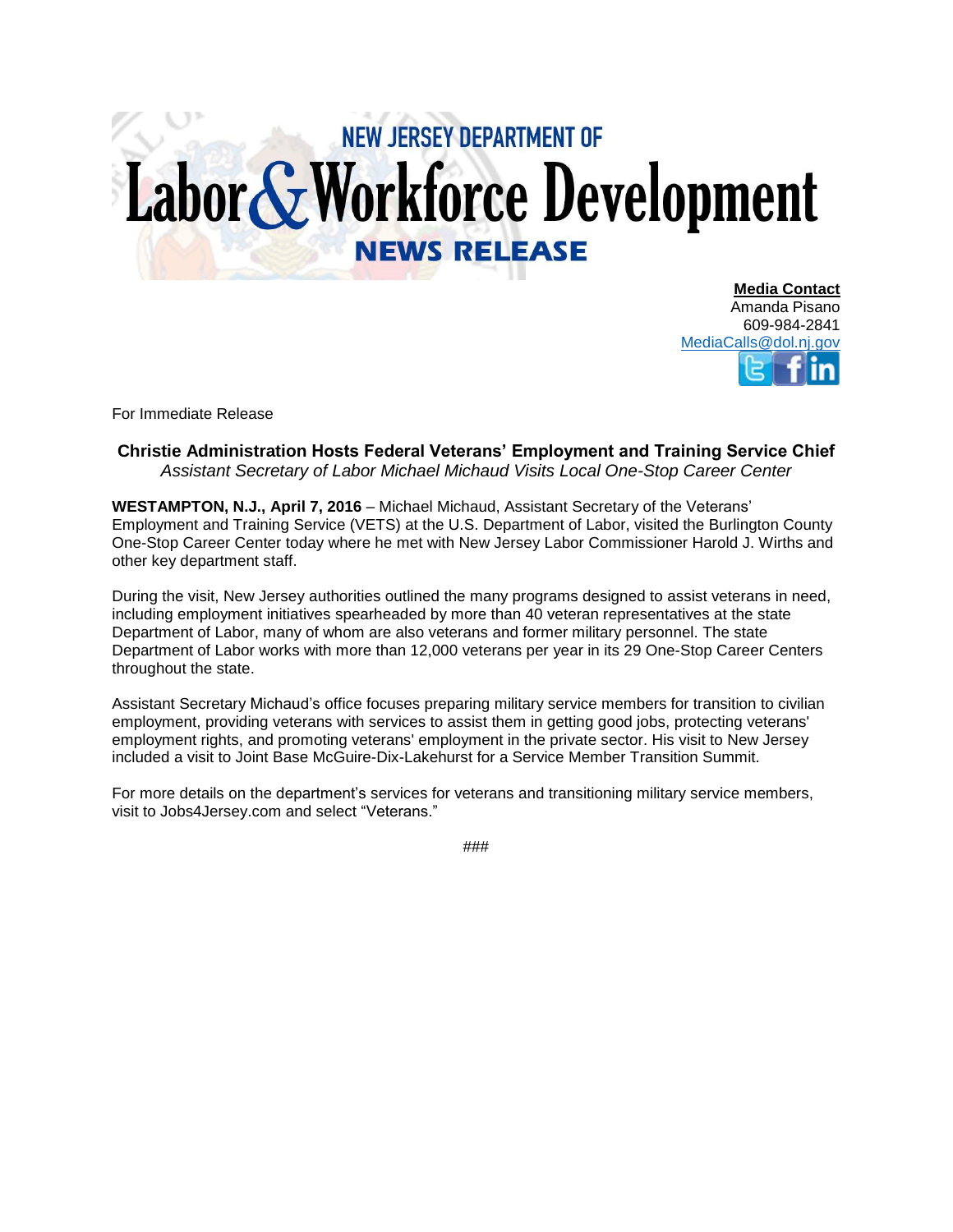

Commissioner Harold J. Wirths of the New Jersey Department of Labor with Michael Michaud, U.S. Assistant Secretary of Labor for Veterans' Employment and Training Service during the Assistant Secretary's visit to the One-Stop Career Center in Westampton.